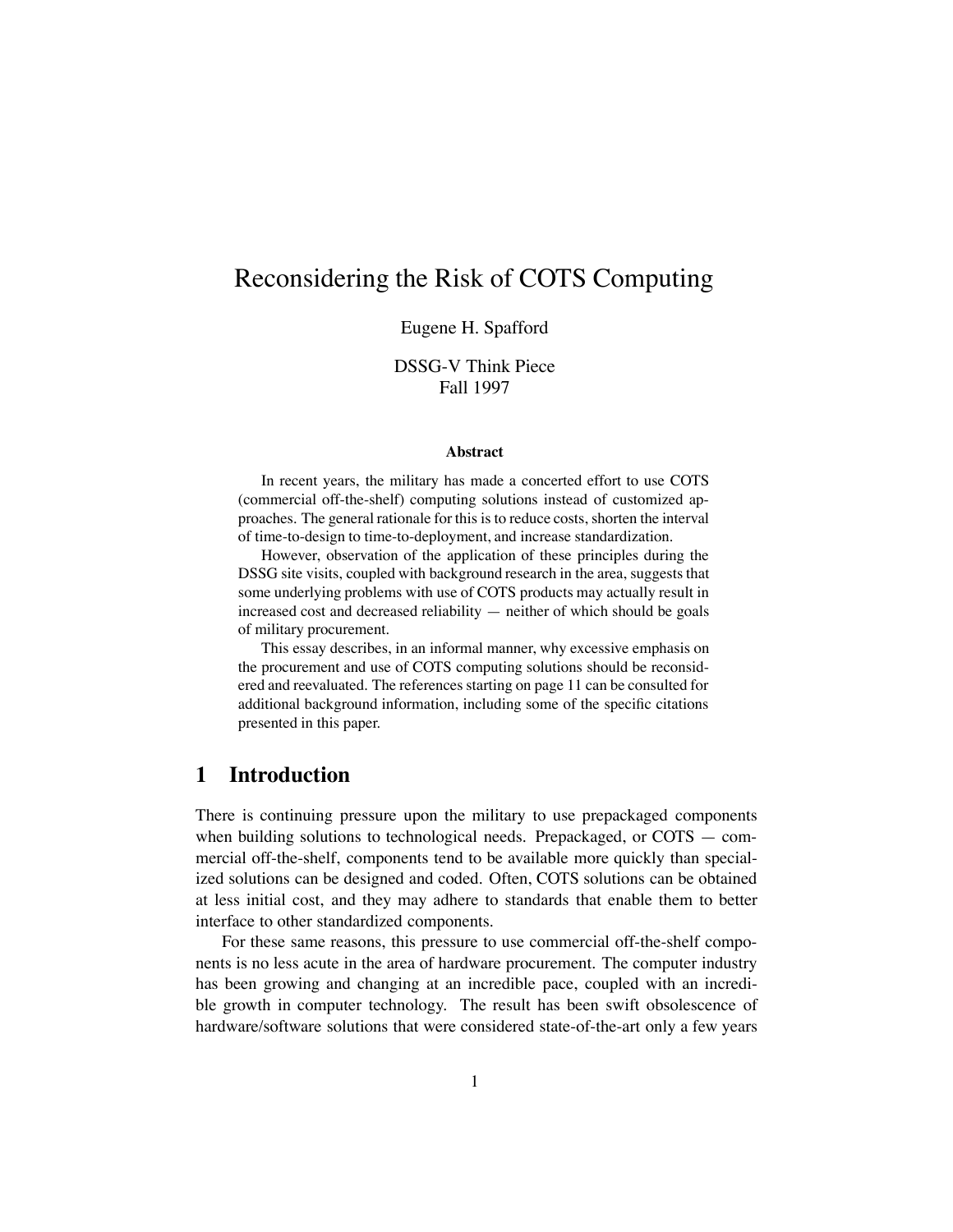before. As the military of the future (and present) is critically dependent on advanced technology, it is no surprise that DoD agencies seek to have the "latest and greatest" technology at the best price.

There are, however, many hidden problems associated using COTS products, and in particular, software. The most common problem is one of hidden costs. Although COTS software may be cheaper to acquire in the short-term, in the longterm, operations, maintenance, fixing security flaws, and other expenses may actually render the software more expensive than a custom-designed solution. COTS software is primarily developed for the commercial marketplace — a much different environment. As such, it is often designed to have simplistic operation, a very broad feature set, limited customization, and cursory testing. This is to enable the software to be used by a broad and unsophisticated user base, and allow a compressed time-of-development to time-of-market sequence.

Contrast this with typical military needs. Military- oriented software usually has a limited but well-defined feature set, requires great reliability, is not accessible for frequent upgrade or patching, operates in security-critical environments, is procured in small lots, and has heightened security concerns. Almost none of these characteristics are shared with common, off-the-shelf, software packages available in the commercial marketplace.

Historically, such objections have been dismissed as unimportant because COTS software has not been used in mission-critical environments. However, over the last few years, there has been a increasing trend to use COTS software as a base in mission-critical applications. For instance,we have observed the use of Netscape WWW browsers for mission planning packages and access to intelligence data, the use of Windows 95 and Windows NT operating systems as host systems for  $C<sup>4</sup>I$ , and Microsoft Excel for logistics. Because the COTS products have been used without major incident in secondary roles, the military system designers and specifiers are now calling for their use in more dangerous situations — without adequate understanding of the risks.

## **2 A Fictional Scenario**

Consider a contrived and somewhat melodramatic example to illustrate some of the potential dangers.

It is the spring 1997. Thousands of college students from around the United States, many of whom are from other countries, are looking forward to the end of another semester. As one of the rites of spring they are sending resumes to computer companies throughout United States, seeking internships and permanent positions.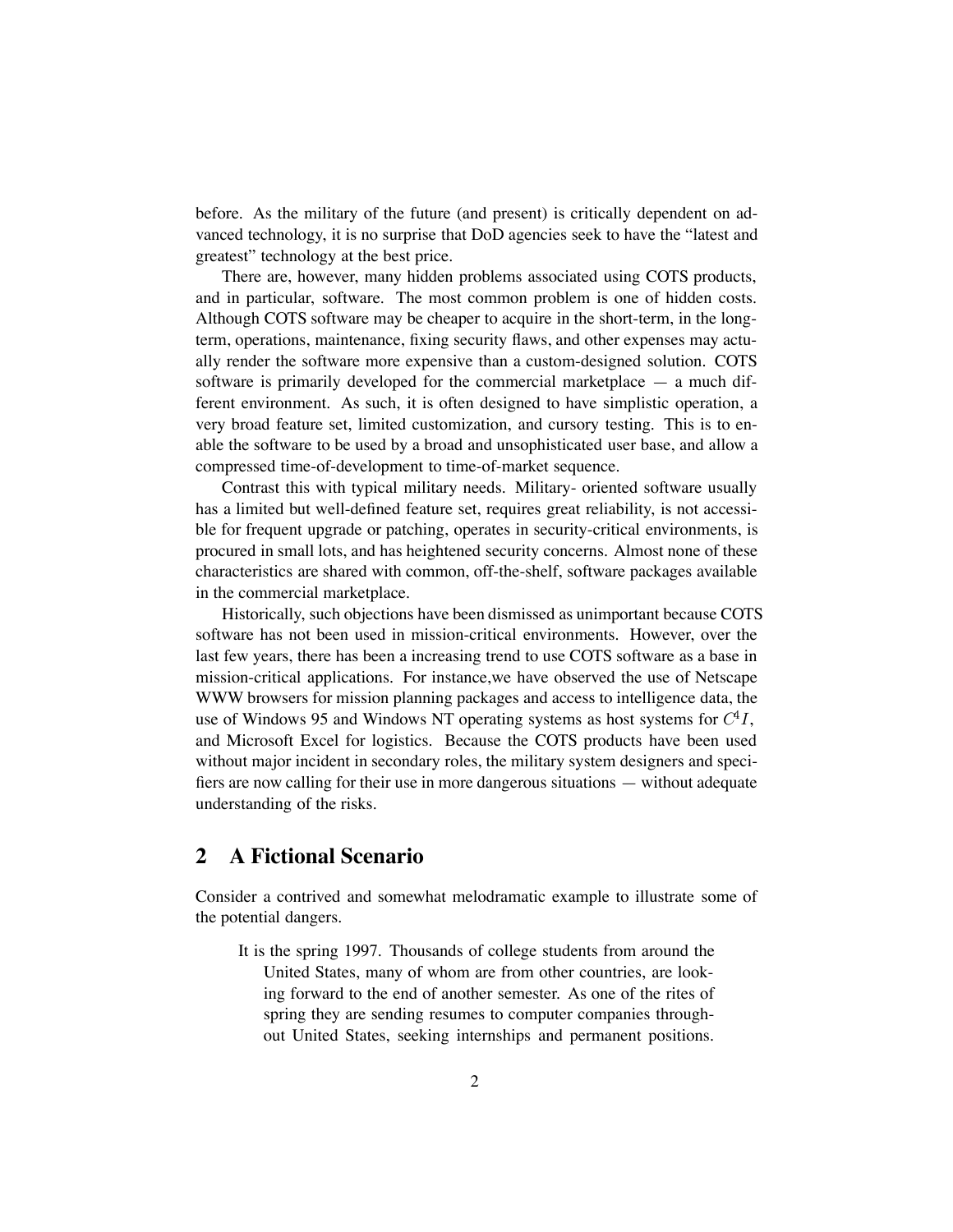Many of these are directed to the Microsoft Corporation, $<sup>1</sup>$  and</sup> many are hired.

- Some of the students and new graduates are actually covert agents of a foreign power. That country does not have a significant indigenous information warfare capability. However, that has not stopped them from sending scores of political and religious zealots to study in the U.S., and then take jobs in sensitive positions. Some of those agents are hired into positions writing code for the Windows 98 operating system, to be released within another year. Working secretly they insert subroutines into the portions of the systems they're working on. These pieces of code are harmless when examined separately and have no visible effect on the operation of the software. Because of the lack of apparent effect of some small pieces of code amidst hundreds of thousands of other lines of undocumented code, no one questions their presence. Furthermore, because of the cursory testing involved in an effort to keep Windows 98 from becoming Windows 99, the production code is shipped in the summer of 1998 with most of these changes in place.
- In early 1999, political tensions begin to rise in the Middle East. The United States responds by sending a carrier battle group and deploying additional aircraft and personnel to bases in the region. After carefully making plans, the intelligence service of one of the belligerents instructs an agent to make a posting to an Internet bulletin board. The posting describes a serious security flaw in the Windows 98 operating system. One of the covert agents of the country working at Microsoft is involved in creating a patch for the security flaw. The patch is widely distributed and is installed on systems around the world, including many systems in use by the U.S. military.
- In early December many users of Windows 98 report unexplained crashes or odd behavior. These reports are scattered and infrequent, and they are not treated as high priority in the customer support service at Microsoft. Thus, the cause is still undetermined on December 24.

<sup>&</sup>lt;sup>1</sup>Microsoft has been chosen as the example in this scenario because of its dominant position in the marketplace. This choice is not intended to imply that Microsoft is any worse than other vendors of COTS products with respect to the problems illustrated by this story.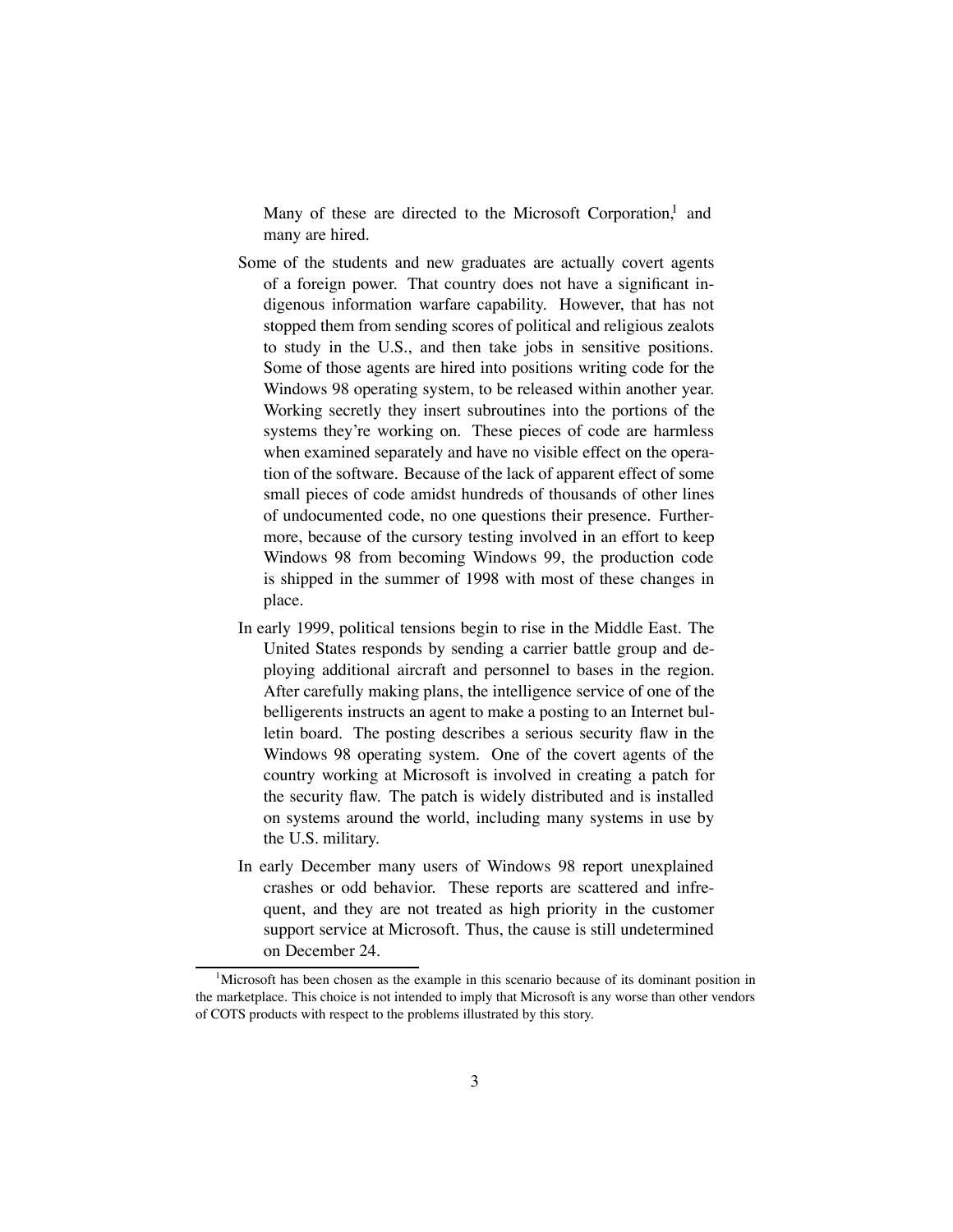- At midnight on Christmas Eve (GMT) the security patch the previously hidden code activates. It interacts with the recent security patch to unleash several new computer viruses and worm programs that propagate over any available network link, and that add themselves to executable code on any attached storage media. The code also randomly scrambles file contents, deletes files, and disables commands. The viruses exploit previously unknown flaws in various versions of Windows and Windows NT, causing similar disruption and damage. Critical military systems based on Windows malfunction or halt. Frantic operators attempt to reload the systems from backup media, only to have them fail as well. Later, it is discovered that the only working backups are from before the installation of the emergency patch: every backup since that time has been corrupted with the changed code, and refuse to load, or immediately activates the destructive code when started.
- Meanwhile, the army of the belligerent country moves across neighboring borders and initiates hostilities with the forces of several nations friendly to the U.S. Allied forces are unable to respond in a coordinated manner because significant portions of the command and control infrastructure have been disabled. There are no backup systems. Some of the systems appear to be unaffected but their internal data has been severely corrupted; there are no internal checks to determine if data has been altered. In one notable case, Navy cruise missiles destroy two schools and a retirement home because the map database used to program them has been altered to show the targets as enemy bunkers. In another case, Air Force planes bomb a battalion of friendly forces with devastating effects because their real-time targeting systems had confused representations of friend and foe. U.S. forces are forced to withdraw and turn off most of their computer systems. In addition to the humiliation in the world media as a result of the civilian and friendly force casualties, the U.S. also suffers severe political damage as a result of its inability to assist our allies
- Over the course of the next several weeks and months, investigation is severely hampered by a lack of tools and expertise to analyze the infected software, and by a lack of unaffected backup systems. As time goes on, the military discovers that many of their very large and important database systems, such as the TRANSCOM databases, have been thoroughly corrupted and must be re-built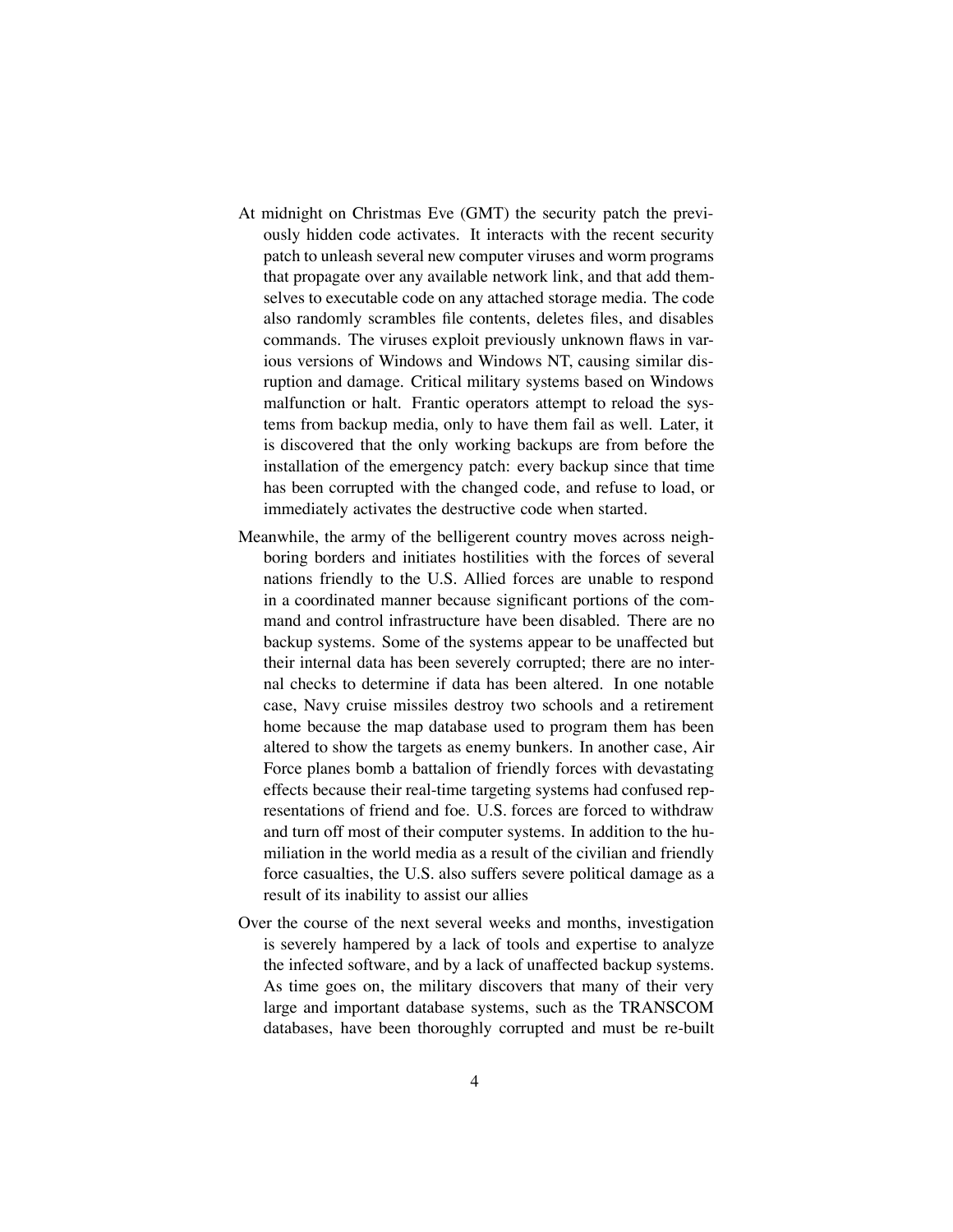from scratch to be accurate. Some data is lost forever. The loss in time, manpower, and dollars is staggering. Personnel at Microsoft disavow any responsibility and point to their shrink-wrap license. Bill Gates offers to provide a discounted update to fix the problems if the government promises to drop its antitrust lawsuit against his company.

Experts estimate that it will take a decade or more to recover from the economic and political losses. The FBI is unable to find evidence sufficient to identify the culprits working at Microsoft. Microsoft employees discover that they have no audit trails or logs going back far enough to identify who had access to the code in question, so they are unable to assist. The cover agents continue in their positions, waiting for the next opportunity.

This sounds like a piece of (bad) fiction – and it is. However, it is not entirely removed from the realm of possibility. Some of the particular reasons why this may be closer to reality than we might like are discussed in the next section.

## **3 Discussion of the Factors**

#### **3.1 Problems**

The military is relying heavily upon commercial off-the-shelf computing solutions, and the providers of the solutions are not developing them to military grade standards. The civilian population is driven to have the latest and greatest software, and military is intent on having the cheapest software – and neither sector is sufficiently concerned with quality, safety, or security.

In particular, one of the big concerns with COTS software packages is the overall security of that software. COTS software is produced in commercial settings where security (in a typical military sense) is neither applied nor practical. Thus we have situations where front-line military units are using armaments procured from companies that are required to do criminal background checks on employees, conduct polygraph exams, and only hire only U.S. citizens. However, those same armaments may be targeted and controlled by software packages available mailorder in countries around the world and partially designed and written by foreign nationals serving as student interns at software companies. Those packages are then configured, assembled and integrated by personnel who have little training or who perhaps spend some of their spare time breaking into computer systems as a hobby. The incongruity is both astounding and frightening.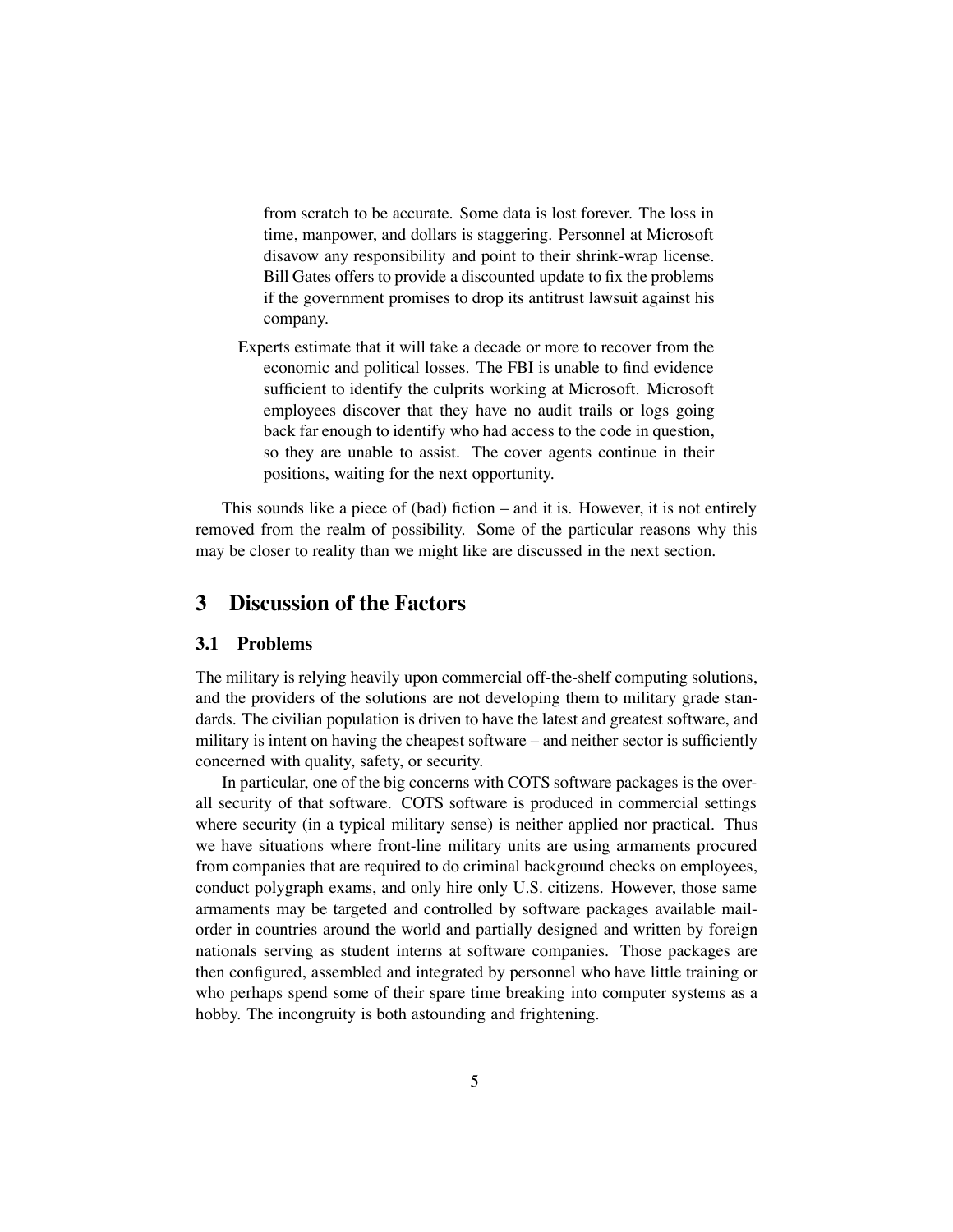Not too long ago there was a case in the news where Microsoft had sold a large number of their systems to the government in the People's Republic of China. When the software was loaded and started by the Chinese, it displayed a message on the screen that defamed the Chinese government. Upon investigation it was found that the Chinese translation of the standard Microsoft screens had been performed by a company in Taiwan. Unknown to the people in Redmond, unauthorized messages and code had been included in the Microsoft products destined for Peking.

There have also been reports of viruses being distributed with commercial software packages. The very first macro virus for Word, the so-called "concept" virus, was distributed on a Microsoft-prepared CD-ROM of software for developers. The distribution of the CD-ROM was widespread and resulted in a significant global incidence of computer viruses. Personnel at Microsoft were unaware that the virus was present on their CD-ROM and were unable to identify the culprit who placed it there.

Another major area of concern has to do with the robustness of the software. Commercial software is usually built to sell at the lowest reasonable price to the largest number of people. Most people use software in situations that are not safetycritical. As such, commercial software may fail in unexpected circumstances or when operated out of expected bounds. Thus, in the usual case, commercial software may be expected to fail badly but consumers discovering serious problems are usually willing to wait to accept software patches or release of the next version. This conflicts with the need for software to be usable in safety-critical and often desperate circumstances such as might be experienced in a military setting.

There are literally thousands of examples in the literature of software that failed to operate outside of relatively narrow constraints envisioned by the programmers. In many of these cases the software may have even been custom-designed for the particular application at hand. Developing software, especially software for safety critical applications, is not a well understood art. Few COTS products are designed to operate in safety critical environments and the majority of programmers developing them have had no exposure to important software engineering fundamental concepts or safety engineering training.

Quality assurance is a third area where COTS software is lacking. Effective software testing, including stress-testing, bounds testing, and limit testing, is timeconsuming and expensive process. In a commercial setting it is critical for businesses to produce and release software on very short cycle times: sometimes companies release software revisions as frequently as every six months. Extensive quality control and testing is incompatible with such schedules. Furthermore intensive software testing requires trained personnel, expensive hardware and software, and application of labor. All three of these lead to increase production costs and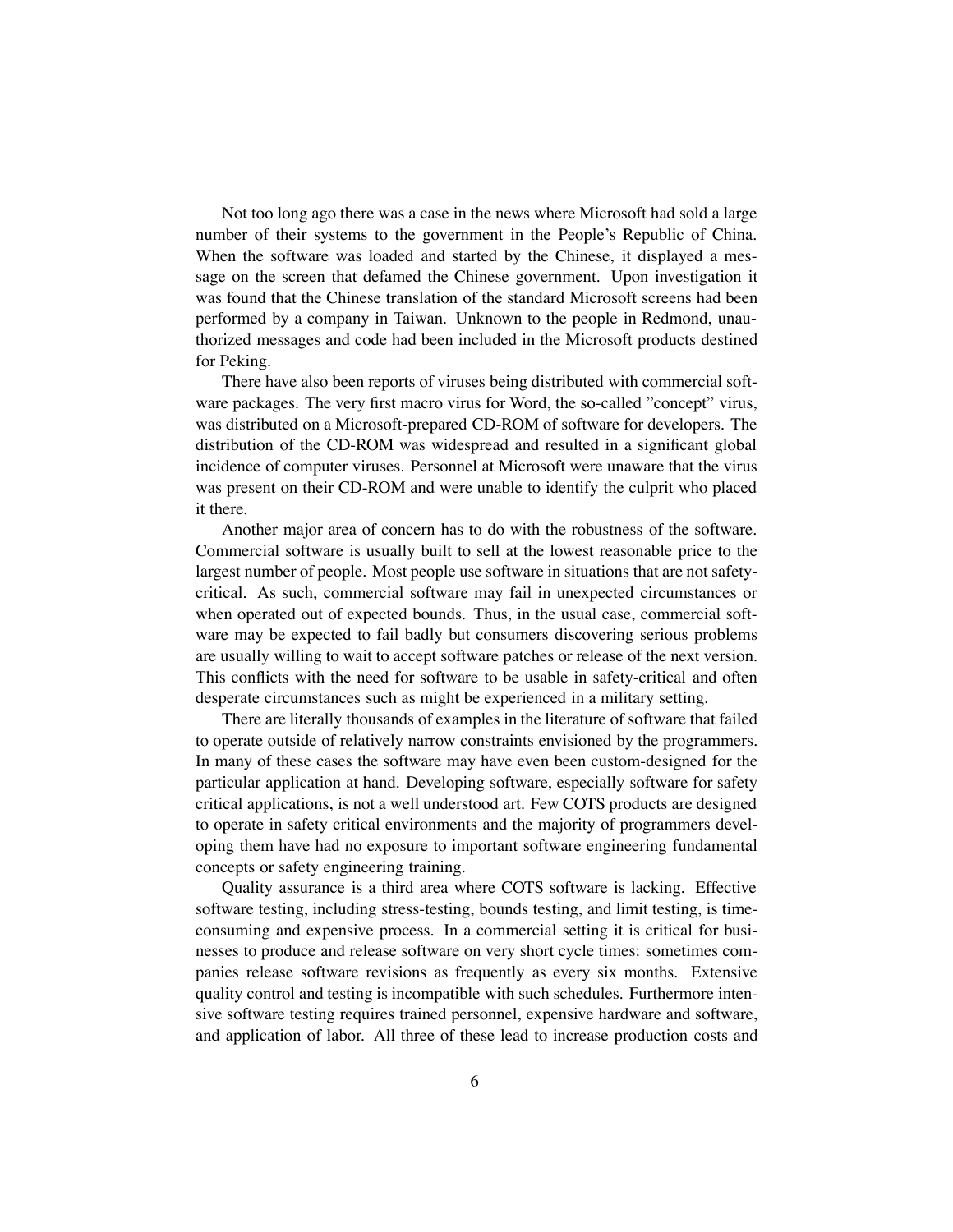they are therefore unlikely to be commonly employed by most software vendors developing for the common consumer marketplace.

Consider the standard business model is to maintain a competitive advantage in the marketplace. To do this requires a constant stream of new features and products. Although these new features and products create new opportunities in the marketplace, they also create new opportunities for software flaws and errors. It is also likely that these new features have not been tested or even designed for the very large and complicated computing environment represented by the military. Commercial development is generally focused on small issues and short to medium-term research with high pay-off. There is little or no market advantage (and possibly a disadvantage) in expending resources researching solutions to problems not present in a significant fraction of the consumer population, e.g. the military.

One of the most common sources of software errors is lack of domain knowledge. This occurs when the individuals who design and program the computer system are insufficiently familiar with its intended application environment. Unless the requirements and specifications of the computing system to be designed are exceedingly specific and detailed, subtle inconsistencies and errors may appear in the finished product. There are many well-known examples of this phenomenon in the software engineering literature. For instance, programmers who designed the fly-by-wire navigation controls for the F-18 inadvertently failed to account for flights that might cross the equator: the result was a system that would cause the plane to flip upside down whenever crossing the equator in either direction. (This was found and corrected in the flight simulator prior to actual deployment.) The year 2000 problem can also be attributed to a lack of understanding about the eventual operational environment of the software under development — operation in the year 2000. The rigorous design and testing procedures necessary to expose the majority of such problems are simply beyond the capability and cost model of most COTS vendors.

In many settings where computer software is needed in a military environment it is only necessary for the operator to make use of a limited number of commands. For instance, in mission planning operations, there is no need for the operator to have access to a general-purpose text editor and formatter, a Java compiler, a financial spreadsheet system, and a screen saver. However machines that support most COTS software are general-purpose in nature, and may come equipped with this broad variety of programs by default. If the systems are no so equipped, it is a great temptation (and little effort) for the operators to obtain and install such software. This encourages a proliferation of (potentially) unnecessary software, perhaps leading to misuse of the systems, hazardous interaction of various subsystems, and spread of computer viruses and other malware. Furthermore, as these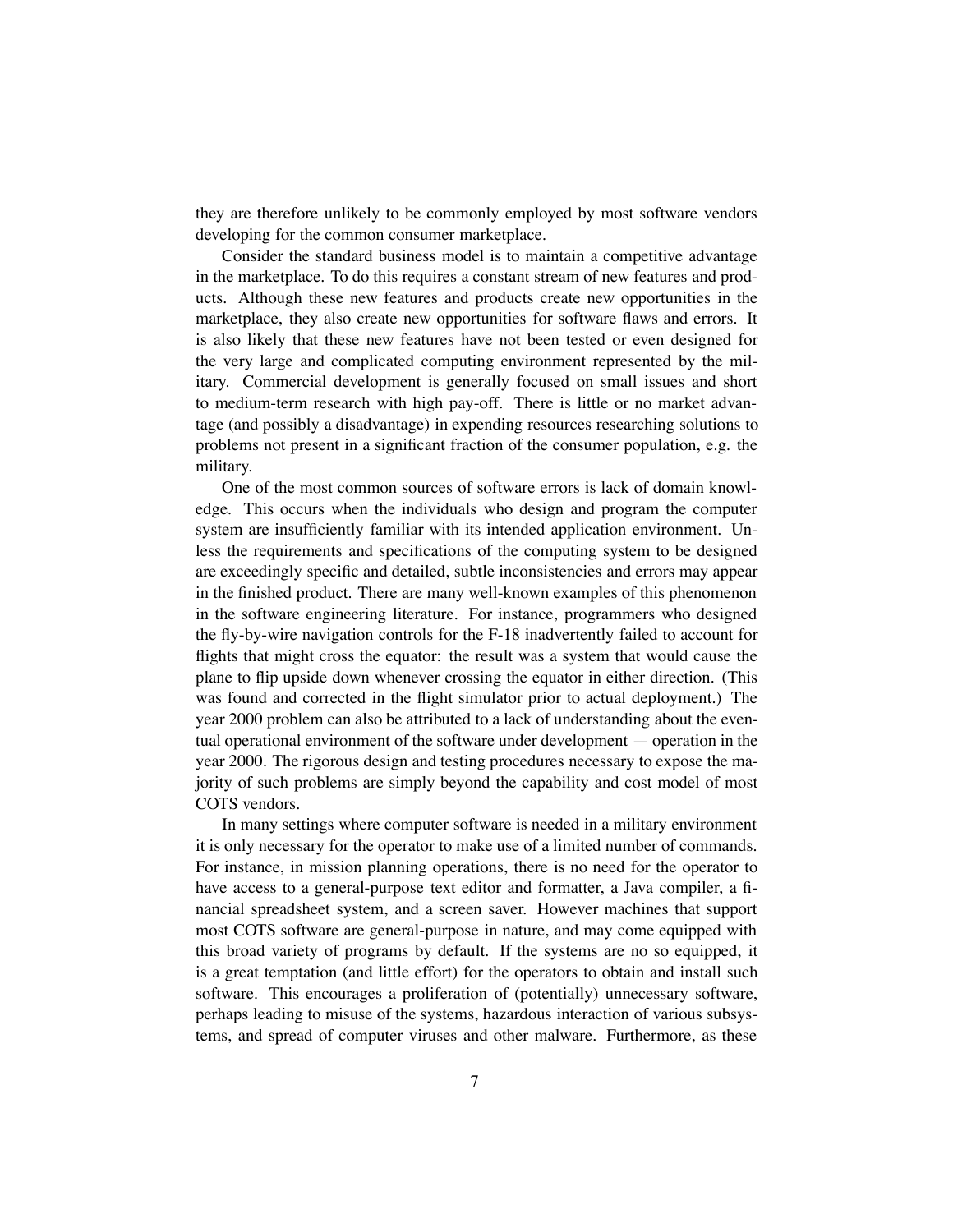many applications proliferate, and as the basic COTS platform increases in complexity, the underlying hardware must be upgraded to support reasonable performance of the base applications. It also lends itself to increased cost of operation as these many additional software products require update, patches and maintenance over time.

Functionality may also be sacrificed in such situations. Special functions that would be of value to the war fighter may well not be present in typical COTS software. Thus, it is necessary either to develop alternatives (that may contain their own bugs and limitations) from existing commands, re-train operators to use less natural functions, and make do without the special functionality. This is especially critical as a consideration when dealing with real-time software. Few standard COTS software packages are appropriate for real-time applications where getting guaranteed response is required.

Use of COTS software also eliminates the advantage of having customized and sometimes classified software. By using a software base that is available to potential enemies the underlying systems are made more vulnerable. This is because potential enemies can obtain, study and develop attacks against that software well in advance of its deployment. Customized software, although not necessarily classified, is unlikely to be widely available and widely studied by all potential adversaries. This is an especially critical concern in the current and future geopolitical arena where we may find ourselves in opposition to almost any nation state.

For examples of this problem one only needs to look at any of the standard security discussions on the Internet or in computer publications. Over the last five years there has been a steady stream of reports of security problems and bugs in commercial operating systems, including Sun's Solaris, Hewlett-Packard's HP/UX, and Microsoft's Windows NT. Coincident with the bug reports have been repeated reports of computer system break-ins and attacks. The widespread availability of these systems has allowed individuals – many with malicious intent – to study the systems extensively and then attack them. Experts in the field have no reason to believe that all of the potential attacks have been found or published. Basing security-critical systems on platforms such as these may allow them to be attacked or exploited in the event of military hostilities.

#### **3.2 Costs**

The underlying illusion of cost savings by using COTS software comes about through a failure to perform appropriate cost-benefit analysis. The initial, up-front costs are almost always smaller when buying COTS products. However there are a number of hidden costs that make long-term operation more expensive. For example, to keep current with COTS products requires purchase, maintenance, and on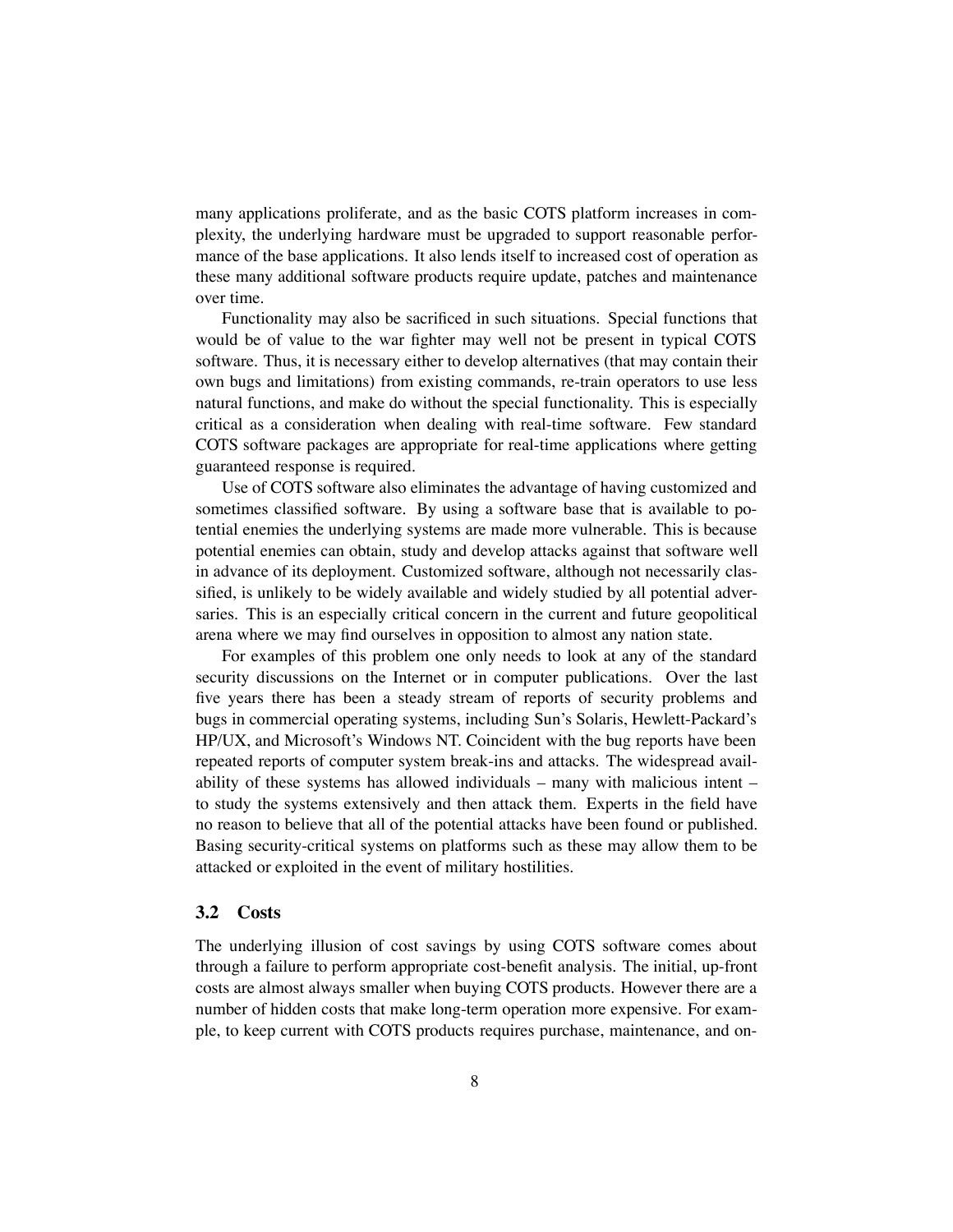going support of more complex and complicated equipment than may be required for the software at the heart of the system. The lifetime cost of this equipment and software can be substantial.

Another hidden cost of using COTS products is that of user assistance and training. Although it may seem that using standardized software would result in savings by having uniform training materials and classes, if the standard software chosen is complex, buggy and prone to computer viruses or other failures, it may require more training and more active user support to effectively use the systems. These small incremental costs are often not observed and not well quantified by managers.

One last concern related to COTS occurs when the market is dominated by only one or two major software vendors, such as Microsoft. In such a market there is even less incentive for the vendor to spend extra resources on issues of quality, testing, or customization that are necessary in safety critical systems. Why bother? The consumer population has little effective choice, having been locked into a de-facto standard set by the vendor. It is also the case that the vendor may be less likely to accept requests for fixes, customizations, or enhancements from the military because they comprise such a small segment of the market. We have heard that this has already occurred with regard to Microsoft.

It is not to be denied that using prepackaged solutions can result in significant cost savings. What is important to understand however, is that those solutions must be evaluated for appropriateness and not solely for cost. Sacrificing some accuracy, safety, and precision for an up-front savings on cost may not be an appropriate trade-off. There are applications and environments where COTS software is appropriate. It is also the case that COTS software and hardware solutions are evolving quickly and may in the future present themselves as better alternatives. However, at the current time, it appears foolish to place short-term cost savings at a higher priority that overall quality and appropriateness for the task can.

#### **3.3 Secondary effects**

One consequence of the increased pressure to use COTS solutions has been the loss of both capability and infrastructure to produce specialized computing solutions to military needs. In the 1970s and '80s a number of firms developed custom software for command and control applications, information security, navigation, weapons design and targeting, and other military tasks. In the same companies or closely allied to them were firms that produced specialized hardware platforms to accommodate that software. This included embedded processors and equipment hardened against EMF effects. However, over the last dozen years, as the military has moved more towards a policy of buying COTS, the specialized companies have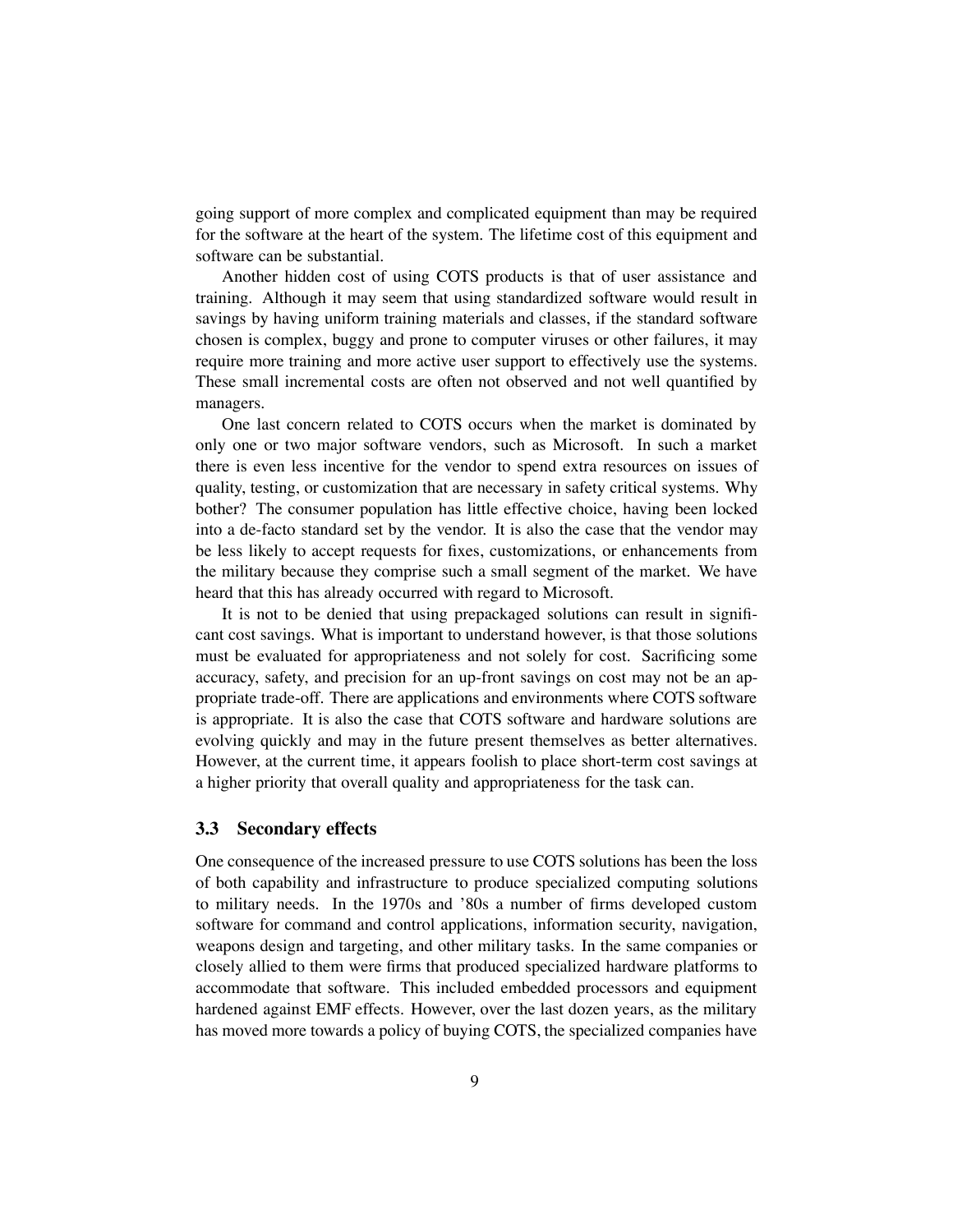gone out of business. More to the point, the trained personnel who worked in these businesses have moved on to other fields or have retired. As a consequence, there has been almost no new generation of software engineers who have been trained and practiced in the techniques and technology necessary to produce highly reliable, hardened computing solutions to some future military needs.

## **4 Concluding Remarks**

The situation described by the preceding can be addressed, but it must be done with care. Furthermore, it must be done soon, before most systems are converted to a COTS base that may be inappropriate.

To address this overall area set of problems will require careful study and a multi-pronged approach. The first, and perhaps most important part in any such effort will be to construct a realistic cost model for the procurement, installation, upgrade, maintenance, and use of COTS software. This model also needs to be coupled with a detailed and realistic risk assessment of the use of various products in their target environments. It is inappropriate to only considered the initial acquisition costs for a software and hardware combination without considering all of the long-term implications and their associated risks. To do so is to run the risk of incurring a much greater cost in later years, and possibly to find the application committed to a platform that is increasingly risky to use.

A second activity would be to identify areas of technology necessary to support specialized computing solutions. Some of those areas will be well supported in the current marketplace. For instance, there are some commercial capabilities for real-time design for factory automation, flight control, and medical systems. However, capabilities to produce a wider variety of systems that also include support for multi-level security, safety, and environmental hardening are currently in short supply (or nonexistent). It is unlikely that any significant commercial markets will develop for these technologies in the near-term. It is also unlikely that talented scientists and engineers will be drawn to work in these areas when they are also presented with attractive opportunities to work on problems supported by the marketplace. Therefore, it will be necessary to design appropriate incentives to encourage training and retention of at least a core competency in these areas, if for no other reason than to perform maintenance on existing systems.

## **References**

There are literally thousands of references related to issues mentioned in this paper. The following are references that were consulted during one particular phase of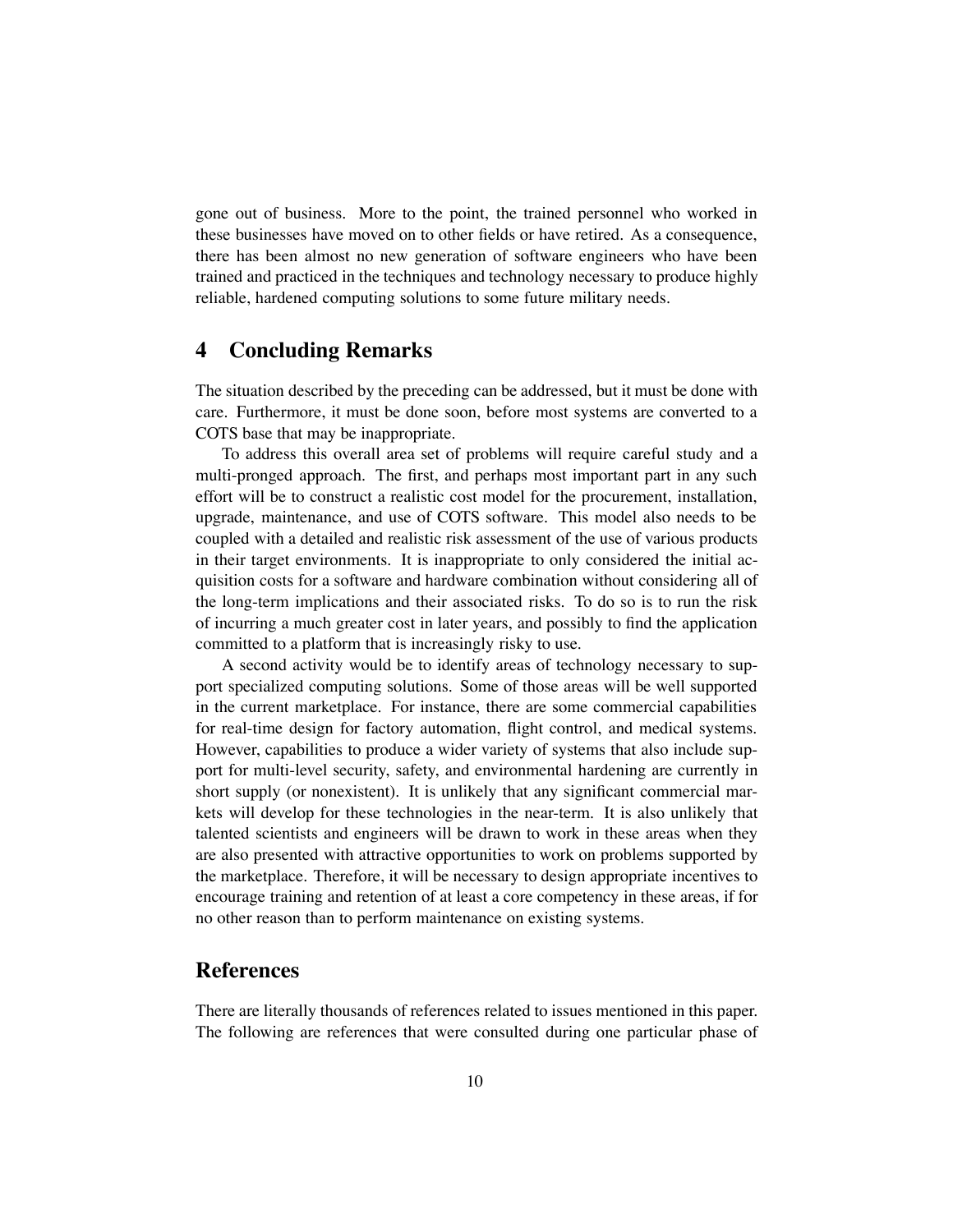research in this effort.

## **References**

- [DD97] Dorothy Denning and Peter Denning, editors. *Internet Besieged*. Addison Wesley, 1997.
- [Def96] Defense Science Board. Report of the task force on information warfare - defense. Technical report, Defense Science Board, 1996.
- [ea95] Jeffrey Z. Johnson et al. Risk management theory and pratice. Technical report, Trident Data Systems, 1995. Prepared for the USAF Information Warfare Center.
- [oCIP97] President's Commission on Critical Infrastructure Protection. Critical foundations: Protecting america's infrastructures. Technical report, U.S. Government, 1997.
- [Pow98] Richard Power. Current and future danger: A csi primer on computer crime and information warfare. Technical report, Computer Security Institute, 1998. Third edition.
- [RDFZed] Virginia Rezmierski, Stephen Deering, Amy Fazio, and Scott Ziobro. Incident cost analysis and modeling. Technical report, Committee on Institutional Cooperation, 1998 (expected). (in preparation).
- [Rho97] Keith Alan Rhodes. How i learned to stop worrying and love what the vendor told me. *Computer Security Journal*, XIII(2):63–68, 1997.
- [Sch94] Winn Schwartau. *Information Warfare*. Thunder's Mouth Press, 1994.
- [SSSC91] National Research Council System Security Study Committee. *Computers at Risk: Safe Computing in the Information Age*. National Academy Press, 1991.
- [unk97a] unknown. Defense reform initiative: The business strategy for defense in the 21st century. Technical report, Office of the Secretary of Defense, 1997.
- [unk97b] unknown. High-risk program: Information on selected high-risk areas. Technical Report GAO/HR-97-30, General Accounting Office, May 1997.